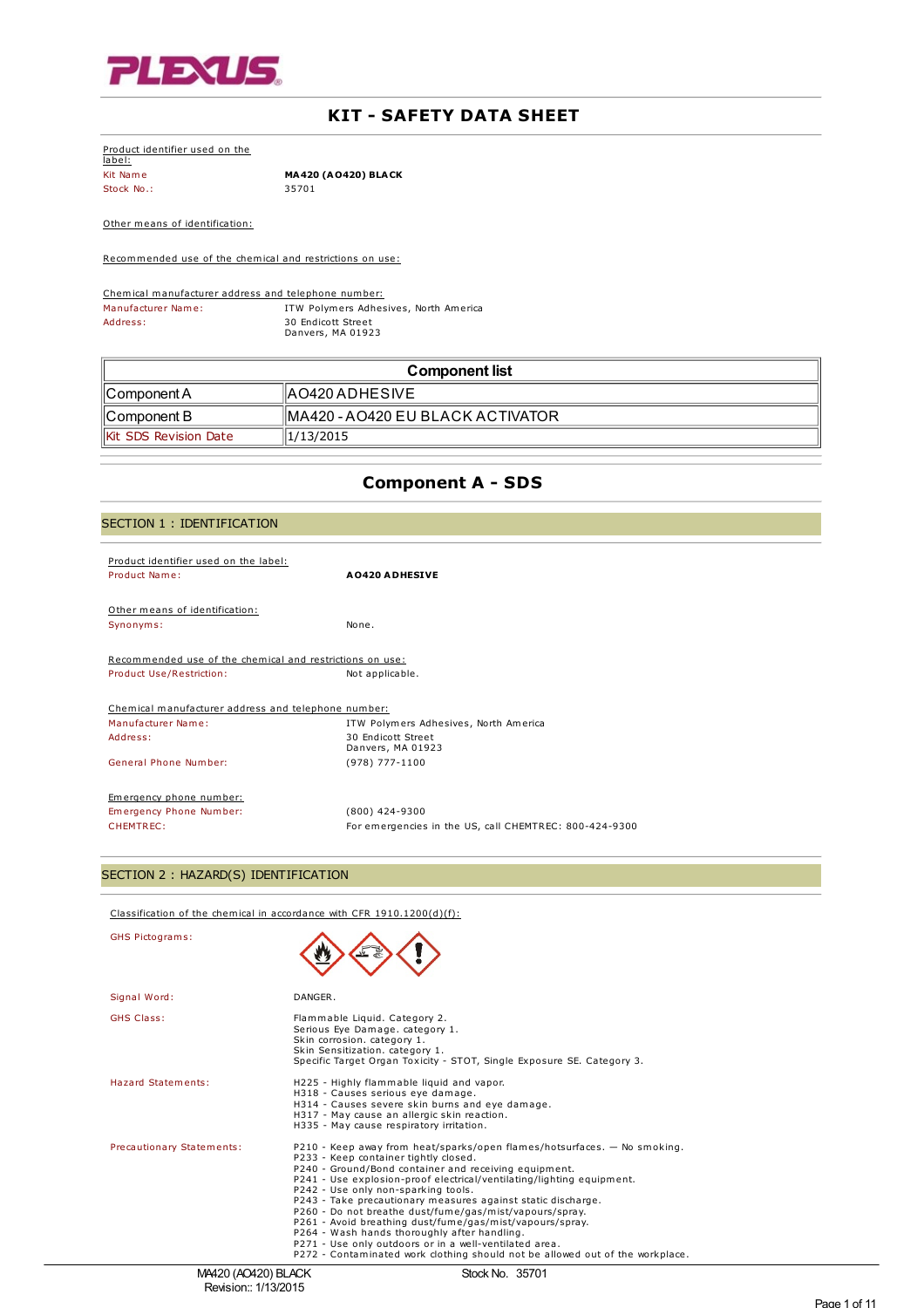| P280 - Wear protective gloves/protective clothing/eye protection/face protection.                                                                    |
|------------------------------------------------------------------------------------------------------------------------------------------------------|
| P301+P330+P331 - IF SWALLOWED: Rinse mouth. Do not induce vomiting.                                                                                  |
| P302+P352 - IF ON SKIN: Wash with plenty of water.                                                                                                   |
| P303+P361+P353 - IF ON SKIN (or hair): Remove/Take off immediately all contaminated clothing.                                                        |
| Rinse skin with water/shower.                                                                                                                        |
| P304+P340 - IF INHALED: Remove victim to fresh air and keep at rest in a position comfortable for<br>breathing.                                      |
| P305+P351+P338 - IF IN EYES: Rinse cautiously with water for several minutes. Remove contact lenses,<br>if present and easy to do. Continue rinsing. |
| P310 - Immediately call a POISON CENTER or doctor/physician.                                                                                         |
| P312 - Call a POISON CENTER or doctor/physician if you feel unwell.                                                                                  |
| P321 - Specific treatment (see  on this label).                                                                                                      |
| P333+P313 - If skin irritation or rash occurs: Get medical advice/attention.                                                                         |
| P362+P364 - Take off contaminated clothing and wash it before reuse.                                                                                 |
| P363 - Wash contaminated clothing before reuse.                                                                                                      |
| P370+P378 - In case of fire: Use dry chemical, carbon dioxide to extinguish small fires. Use water for<br>large fires.                               |
| P403+P233 - Store in a well-ventilated place. Keep container tightly closed.                                                                         |
| P403+P235 - Store in a well-ventilated place. Keep cool.                                                                                             |
| P405 - Store locked up.                                                                                                                              |
| P501 - Dispose of contents/container in accordance with Local, State, Federal and Provincial regulations.                                            |
|                                                                                                                                                      |
|                                                                                                                                                      |

Hazards not otherwise classified that have been identified during the classification process:

| Route of Exposure:                         | Eyes. Skin. Inhalation. Ingestion.                                                                                                                                                                                                     |
|--------------------------------------------|----------------------------------------------------------------------------------------------------------------------------------------------------------------------------------------------------------------------------------------|
| Potential Health Effects:                  |                                                                                                                                                                                                                                        |
| Eye:                                       | Can cause moderate irritation, burning sensation, tearing, redness, and swelling. Overexposure may<br>cause lacrimation, conjunctivitis, corneal damage and permanent injury.                                                          |
| Skin:                                      | Can cause skin irritation; itching, redness, rashes, hives, burning, and swelling. Allergic reactions are<br>possible.<br>May cause skin sensitization, an allergic reaction, which becomes evident on reexposure to this<br>material. |
| Inhalation:                                | Respiratory tract irritant. High concentration may cause dizziness, headache, and anesthetic effects.                                                                                                                                  |
| Ingestion:                                 | Causes irritation, a burning sensation of the mouth, throat and gastrointestinal tract and abdominal<br>pain.                                                                                                                          |
| <b>Chronic Health Effects:</b>             | Prolonged skin contact may lead to burning associated with severe reddening, swelling, and possible<br>tissue destruction.                                                                                                             |
| Signs/Symptoms:                            | Overexposure can cause headaches, dizziness, nausea, and vomiting.                                                                                                                                                                     |
| Target Organs:                             | Eyes. Skin. Respiratory system. Digestive system. Central nervous system. Liver. Kidney. Olfactory<br>Function.                                                                                                                        |
| Aggravation of Pre-Existing<br>Conditions: | Individuals with pre-existing skin disorders, asthma, allergies or known sensitization may be more<br>susceptible to the effects of this product.                                                                                      |

## SECTION 3 : COMPOSITION/INFORMATION ON INGREDIENTS

| Mixtures:<br><b>Chemical Name</b>                                | CAS#          | <b>Ingredient Percent</b> | EC Num. |
|------------------------------------------------------------------|---------------|---------------------------|---------|
| 2-Propenoic acid, 2-methyl-, polymer with 2-chloro-1,3-butadiene | 25053-30-9    | $1 - 10$ by weight        |         |
| Methyl Methacrylate Monomer                                      | $80 - 62 - 6$ | 60 - 70 by weight         |         |
| Methacrylic acid                                                 | $79 - 41 - 4$ | $1 - 10$ by weight        |         |
| Proprietary Ingredient(s)                                        | No Data       | $10 - 20$ by weight       |         |

### SECTION 4 : FIRST AID MEASURES

| Description of necessary measures: |                                                                                                                                                                                             |
|------------------------------------|---------------------------------------------------------------------------------------------------------------------------------------------------------------------------------------------|
| Eye Contact:                       | Immediately flush eyes with plenty of water for at least 15 to 20 minutes. Ensure adequate flushing of<br>the eyes by separating the eyelids with fingers. Get immediate medical attention. |
| Skin Contact:                      | Immediately wash skin with plenty of soap and water for 15 to 20 minutes, while removing<br>contaminated clothing and shoes. Get medical attention if irritation develops or persists.      |
| Inhalation:                        | If inhaled, remove to fresh air. If not breathing, give artificial respiration or give oxygen by trained<br>personnel. Seek immediate medical attention.                                    |
| Ingestion:                         | If swallowed, do NOT induce vomiting. Call a physician or poison control center immediately. Never give<br>anything by mouth to an unconscious person.                                      |

# SECTION 5 : FIRE FIGHTING MEASURES

#### Suitable and unsuitable extinguishing media:

Suitable Extinguishing Media: Use carbon dioxide (CO2) or dry chemical when fighting fires involving this material.

Unsuitable extinguishing media: Water may cause frothing.

Unusual Fire Hazards: Sealed containers at elevated temperatures may rupture explosively and spread fire due to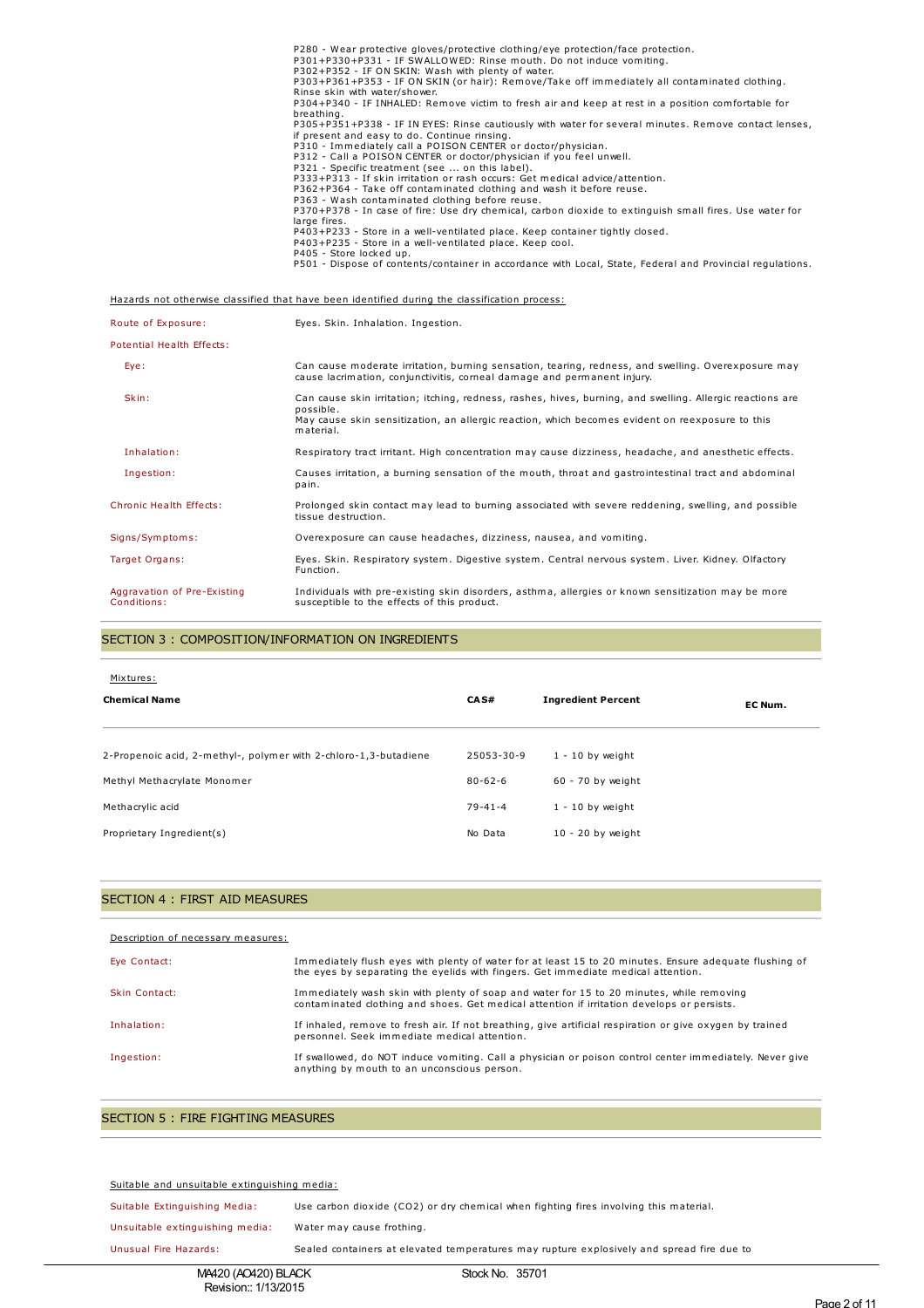#### Special protective equipment and precautions for fire-fighters:

| Protective Equipment:       | As in any fire, wear Self-Contained Breathing Apparatus (SCBA), MSHA/NIOSH (approved or equivalent)<br>and full protective gear.                                                                                                                                                                                      |
|-----------------------------|-----------------------------------------------------------------------------------------------------------------------------------------------------------------------------------------------------------------------------------------------------------------------------------------------------------------------|
| Fire Fighting Instructions: | Evacuate area of unprotected personnel. Use cold water spray to cool fire exposed containers to<br>minimize risk of rupture. Do not enter confined fire space without full protective gear. If possible,<br>contain fire run-off water.<br>Vapors can flow along surfaces to distant ignition sources and flash back. |

### SECTION 6 : ACCIDENTAL RELEASE MEASURES

| Personal precautions, protective equipment and emergency procedures: |                                                                                                                                                                                                                                                                                                                                                                                                                                                                                                                                                                                                                                                          |  |
|----------------------------------------------------------------------|----------------------------------------------------------------------------------------------------------------------------------------------------------------------------------------------------------------------------------------------------------------------------------------------------------------------------------------------------------------------------------------------------------------------------------------------------------------------------------------------------------------------------------------------------------------------------------------------------------------------------------------------------------|--|
| Personal Precautions:                                                | Evacuate area and keep unnecessary and unprotected personnel from entering the spill area.                                                                                                                                                                                                                                                                                                                                                                                                                                                                                                                                                               |  |
| Environmental precautions:                                           |                                                                                                                                                                                                                                                                                                                                                                                                                                                                                                                                                                                                                                                          |  |
| <b>Environmental Precautions:</b>                                    | Avoid runoff into storm sewers, ditches, and waterways.                                                                                                                                                                                                                                                                                                                                                                                                                                                                                                                                                                                                  |  |
| Methods and materials for containment and cleaning up:               |                                                                                                                                                                                                                                                                                                                                                                                                                                                                                                                                                                                                                                                          |  |
| Spill Cleanup Measures:                                              | Absorb spill with inert material (e,g., dry sand or earth), then place in a chemical waste container.<br>Provide ventilation. Collect spill with a non-sparking tool. Place into a suitable container for disposal.<br>Clean up spills immediately observing precautions in the protective equipment section. After removal,<br>flush spill area with soap and water to remove trace residue.<br>Flammable, eliminate ignition sources. Vapors can form an ignitable mixture with air. Vapors can flow<br>along surfaces to distant ignition sources and flash back. Ventilate area. Use proper personal<br>protective equipment as listed in Section 8. |  |
| Reference to other sections:                                         |                                                                                                                                                                                                                                                                                                                                                                                                                                                                                                                                                                                                                                                          |  |
| Other Precautions:                                                   | Pump or shovel to storage/salvage vessels. Add inhibitor to prevent polymerization.                                                                                                                                                                                                                                                                                                                                                                                                                                                                                                                                                                      |  |

# SECTION 7 : HANDLING and STORAGE

| Precautions for safe handling:                                |                                                                                                                                                                                                                                                                                                                                                                                                                                                                                                          |  |
|---------------------------------------------------------------|----------------------------------------------------------------------------------------------------------------------------------------------------------------------------------------------------------------------------------------------------------------------------------------------------------------------------------------------------------------------------------------------------------------------------------------------------------------------------------------------------------|--|
| Handling:                                                     | Use with adequate ventilation. Avoid breathing vapor, aerosol or mist. Material will accumulate static<br>charges which may cause an electrical spark (ignition source). Use proper grounding procedures. Do not<br>reuse containers without proper cleaning or reconditioning.                                                                                                                                                                                                                          |  |
| Hygiene Practices:                                            | Wash thoroughly after handling.                                                                                                                                                                                                                                                                                                                                                                                                                                                                          |  |
| Special Handling Procedures:                                  | Provide appropriate ventilation/respiratory protection against decomposition products (see Section 10)<br>during welding/flame cutting operations and to protect against dust during sanding/grinding of cured<br>product. Hazardous liquid or vapor residue may remain in emptied container. Do not reuse, heat, burn,<br>pressurize, cut, weld, braze, solder, drill, grind, expose to sparks, flame, or ignition sources of empty<br>containers without proper commercial cleaning or reconditioning. |  |
| Conditions for safe storage, including any incompatibilities: |                                                                                                                                                                                                                                                                                                                                                                                                                                                                                                          |  |
| Storage:                                                      | Store in a cool, dry, well ventilated area away from sources of heat, combustible materials, direct<br>sunlight, and incompatible substances. Keep container tightly closed when not in use.                                                                                                                                                                                                                                                                                                             |  |

# SECTION 8: EXPOSURE CONTROLS, PERSONAL PROTECTION

#### EXPOSURE GUIDELINES:

| <b>Methyl Methacrylate Monomer:</b> |                                                                                                                                                                                                                                                                                                                                                                                                                                                                                                                                                                       |
|-------------------------------------|-----------------------------------------------------------------------------------------------------------------------------------------------------------------------------------------------------------------------------------------------------------------------------------------------------------------------------------------------------------------------------------------------------------------------------------------------------------------------------------------------------------------------------------------------------------------------|
| Guideline ACGIH:                    | TLV-STEL: 100 ppm<br>TLV-TWA: 50 ppm<br>Sensitizer.                                                                                                                                                                                                                                                                                                                                                                                                                                                                                                                   |
| Guideline OSHA:                     | PEL-TWA: 100 ppm                                                                                                                                                                                                                                                                                                                                                                                                                                                                                                                                                      |
| <b>Methacrylic acid:</b>            |                                                                                                                                                                                                                                                                                                                                                                                                                                                                                                                                                                       |
| Guideline ACGIH:                    | TLV-TWA: 20 ppm                                                                                                                                                                                                                                                                                                                                                                                                                                                                                                                                                       |
| Appropriate engineering controls:   |                                                                                                                                                                                                                                                                                                                                                                                                                                                                                                                                                                       |
| <b>Engineering Controls:</b>        | Use appropriate engineering control such as process enclosures, local exhaust ventilation, or other<br>engineering controls to control airborne levels below recommended exposure limits. Good general<br>ventilation should be sufficient to control airborne levels. Where such systems are not effective wear<br>suitable personal protective equipment, which performs satisfactorily and meets OSHA or other<br>recognized standards. Consult with local procedures for selection, training, inspection and maintenance<br>of the personal protective equipment. |
| Individual protection measures:     |                                                                                                                                                                                                                                                                                                                                                                                                                                                                                                                                                                       |
| Eye/Face Protection:                | Wear appropriate protective glasses or splash goggles as described by 29 CFR 1910.133, OSHA eye<br>and face protection regulation, or the European standard EN 166.                                                                                                                                                                                                                                                                                                                                                                                                   |
| Skin Protection Description:        | Wear appropriate protective gloves and other protective apparel to prevent skin contact. Consult<br>manufacturer's data for permeability data.                                                                                                                                                                                                                                                                                                                                                                                                                        |
| <b>Respiratory Protection:</b>      | A NIOSH approved air-purifying respirator with an organic vapor cartridge or canister may be<br>permissible under certain circumstances where airborne concentrations are expected to exceed<br>exposure limits. Protection provided by air purifying respirators is limited. Use a positive pressure air<br>supplied respirator if there is any potential for an uncontrolled release, exposure levels are not known,<br>or any other circumstances where air purifying respirators may not provide adequate protection.                                             |
| Other Protective:                   | Facilities storing or utilizing this material should be equipped with an eyewash and a deluge shower<br>safety station.                                                                                                                                                                                                                                                                                                                                                                                                                                               |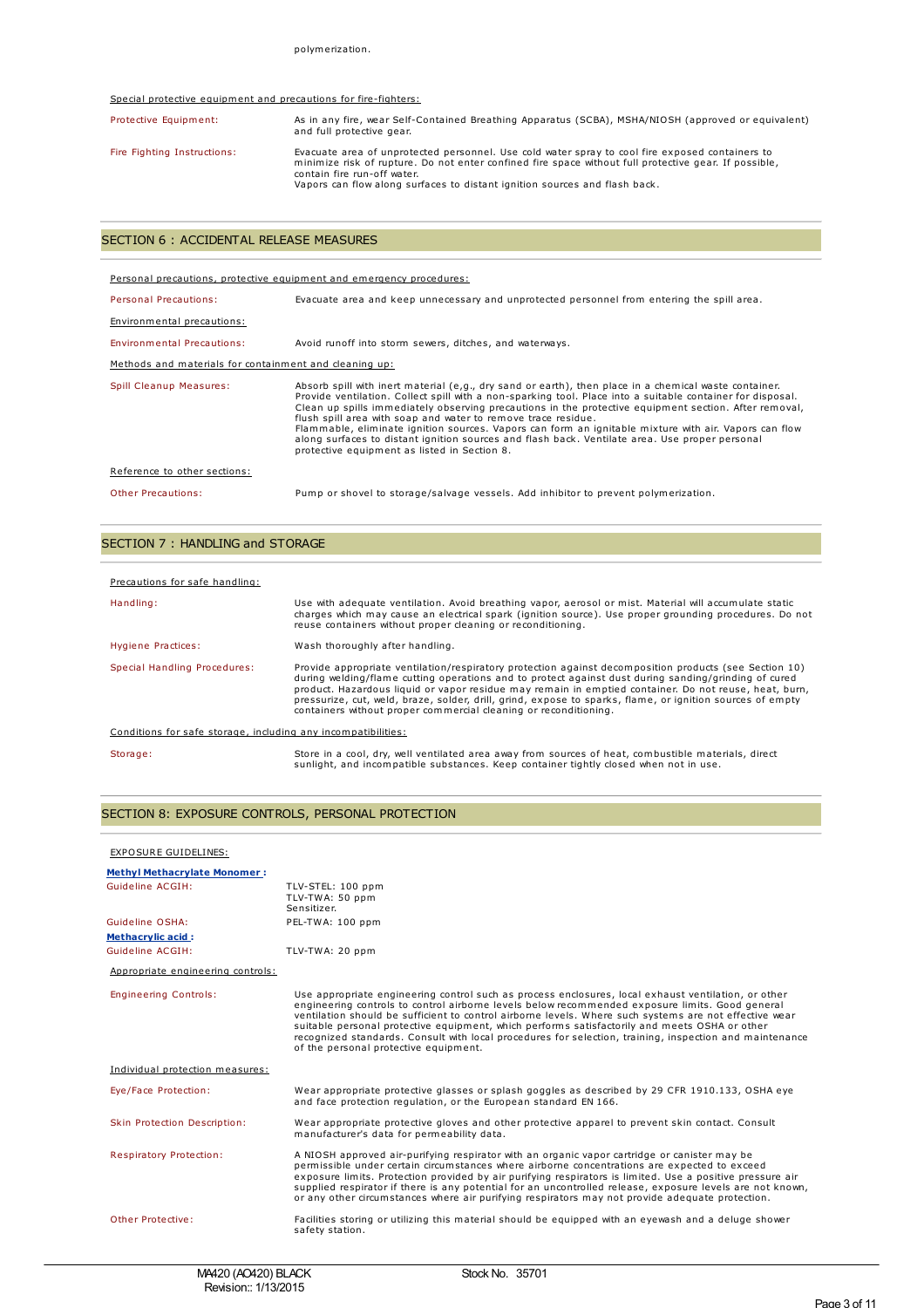## SECTION 9 : PHYSICAL and CHEMICAL PROPERTIES

| PHYSICAL AND CHEMICAL PROPERTIES: |                          |  |
|-----------------------------------|--------------------------|--|
| Physical State Appearance:        | Paste.                   |  |
| Color:                            | off-white.               |  |
| Odor:                             | Fragrant.                |  |
| <b>Boiling Point:</b>             | 213°F (100.5°C)          |  |
| Melting Point:                    | $-54$ °F (-47.7°C)       |  |
| <b>Specific Gravity:</b>          | 0.96                     |  |
| Solubility:                       | Not determined.          |  |
| Vapor Density:                    | $> 1$ (air = 1)          |  |
| Vapor Pressure:                   | 28 mmHg @68°F            |  |
| Percent Volatile:                 | Not determined.          |  |
| Evaporation Rate:                 | 3 (butyl acetate = $1$ ) |  |
| pH:                               | Not determined.          |  |
| Molecular Formula:                | Mixture                  |  |
| Molecular Weight:                 | Mixture                  |  |
| Flash Point:                      | 50°F (10°C)              |  |
| Flash Point Method:               | Tag closed cup. (TCC)    |  |
| Lower Flammable/Explosive Limit:  | 1.7%                     |  |
| Upper Flammable/Explosive Limit:  | 12.5%                    |  |
| Auto Ignition Temperature:        | 789°F                    |  |
| <b>VOC Content:</b>               | $<$ 50 g/L mixed.        |  |
| 9.2. Other information:           |                          |  |
| Percent Solids by Weight          | Not determined.          |  |

## SECTION 10 : STABILITY and REACTIVITY

| Chemical Stability:                 |                                                                                                                                                                                                                     |
|-------------------------------------|---------------------------------------------------------------------------------------------------------------------------------------------------------------------------------------------------------------------|
| <b>Chemical Stability:</b>          | Unstable.                                                                                                                                                                                                           |
| Possibility of hazardous reactions: |                                                                                                                                                                                                                     |
| Hazardous Polymerization:           | Polymerization may occur under certain conditions.                                                                                                                                                                  |
| Conditions To Avoid:                |                                                                                                                                                                                                                     |
| Conditions to Avoid:                | Extreme heat, sparks, and open flame. Incompatible materials, oxidizers and oxidizing conditions.<br>Oxygen-free atmospheres or inert gas blanketing. Freezing conditions. Material can soften paint and<br>rubber. |
| Incompatible Materials:             |                                                                                                                                                                                                                     |
| Incompatible Materials:             | Oxidizing agents (eg peroxides, nitrates), reducing agents, acids, bases, azo-compounds, catalytic<br>metals (eq copper, iron), halogens. Free radical initiators. Oxygen scavengers.                               |

### SECTION 11 : TOXICOLOGICAL INFORMATION

### TOXICOLOGICAL INFORMATION:

| <b>Methyl Methacrylate Monomer:</b> |                                                                                                                                                                               |
|-------------------------------------|-------------------------------------------------------------------------------------------------------------------------------------------------------------------------------|
| Eye:                                | Administration into the eye - Rabbit Standard Draize test: 150 mg [Not reported.] (RTECS)                                                                                     |
| Skin:                               | Administration onto the skin - Rabbit LD50 - Lethal dose, 50 percent kill: >5 qm/kq [Skin and<br>Appendages - Dermatitis, other(After systemic exposure) ] (RTECS)            |
| Inhalation:                         | Inhalation - Rat LC50 - Lethal concentration, 50 percent kill: 78000 mg/m3/4H [Details of toxic effects<br>not reported other than lethal dose value] (RTECS)                 |
| Ingestion:                          | Oral - Rat LD50 - Lethal dose, 50 percent kill: 7872 mg/kg [Behavioral - Muscle weakness Behavioral -<br>Coma Lungs, Thorax, or Respiration - Respiratory depression] (RTECS) |
| <b>Methacrylic acid:</b>            |                                                                                                                                                                               |
| Skin:                               | Administration onto the skin - Rabbit LD50 - Lethal dose, 50 percent kill: 500 mg/kg [Details of toxic<br>effects not reported other than lethal dose value] (RTECS)          |
| Ingestion:                          | Oral - Rat LD50 - Lethal dose, 50 percent kill: 1060 mg/kg [Details of toxic effects not reported other<br>than lethal dose value] (RTECS)                                    |

SECTION 12 : ECOLOGICAL INFORMATION

MA420 (AO420) BLACK Revision:: 1/13/2015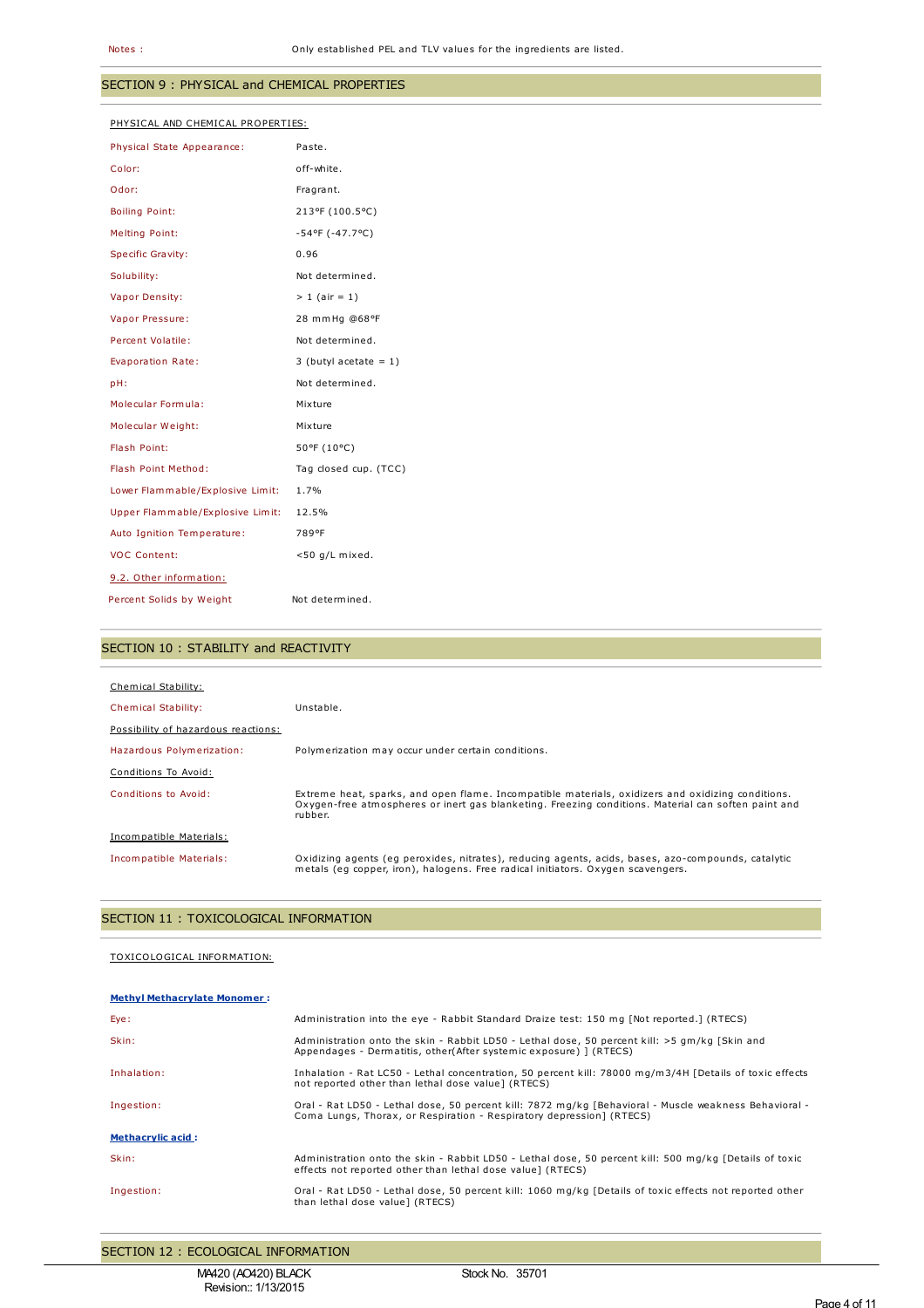## Ecotoxicity:

Ecotoxicity: No ecotoxicity data was found for the product.

### Environmental Fate: No environmental information found for this product.

## SECTION 13 : DISPOSAL CONSIDERATIONS

| Description of waste:           |                                                                                                                                                                                                                                                                                                                                          |
|---------------------------------|------------------------------------------------------------------------------------------------------------------------------------------------------------------------------------------------------------------------------------------------------------------------------------------------------------------------------------------|
| Waste Disposal:                 | Consult with the US EPA Guidelines listed in 40 CFR Part 261.3 for the classifications of hazardous<br>waste prior to disposal. Furthermore, consult with your state and local waste requirements or quidelines,<br>if applicable, to ensure compliance. Arrange disposal in accordance to the EPA and/or state and local<br>quidelines. |
| <b>RCRA Number:</b>             | D <sub>001</sub>                                                                                                                                                                                                                                                                                                                         |
| Important Disposal Information: | DANGER! Rags, steel wool and waste soaked with this product may spontaneously catch fire if improperly<br>discarded or stored. To avoid a spontaneous combustion fire, immediately after use, place rags, steel<br>wool or waste in a sealed, water-filled, metal container.                                                             |

## SECTION 14 : TRANSPORT INFORMATION

| DOT Shipping Name:     | Refer to Bill of Lading |
|------------------------|-------------------------|
| DOT UN Number:         | Refer to Bill of Lading |
|                        |                         |
| IATA Shipping Name:    | Refer to Bill of Lading |
| TATA UN Number:        | Refer to Bill of Lading |
|                        |                         |
| <b>IMDG UN Number:</b> | Refer to Bill of Lading |
| IMDG Shipping Name:    | Refer to Bill of Lading |

### SECTION 15 : REGULATORY INFORMATION

Safety, health and environmental regulations specific for the product:

| 2-Propenoic acid, 2-methyl-, polymer with 2-chloro-1,3-butadiene : |                                                                                                                 |  |
|--------------------------------------------------------------------|-----------------------------------------------------------------------------------------------------------------|--|
| <b>TSCA Inventory Status:</b>                                      | Listed                                                                                                          |  |
| Canada DSL:                                                        | Listed                                                                                                          |  |
| <b>Methyl Methacrylate Monomer:</b>                                |                                                                                                                 |  |
| <b>TSCA Inventory Status:</b>                                      | Listed                                                                                                          |  |
| Section 313:                                                       | EPCRA - 40 CFR Part 372 - (SARA Title III) Section 313 Listed Chemical.                                         |  |
| Canada DSL:                                                        | Listed                                                                                                          |  |
| <b>Methacrylic acid:</b>                                           |                                                                                                                 |  |
| <b>TSCA Inventory Status:</b>                                      | Listed                                                                                                          |  |
| Canada DSL:                                                        | Listed                                                                                                          |  |
| Canadian Regulations.                                              | WHMIS Hazard Class(es): B2; D2B<br>All components of this product are on the Canadian Domestic Substances List. |  |
| <b>WHMIS Pictograms:</b>                                           |                                                                                                                 |  |

## SECTION 16 : ADDITIONAL INFORMATION

| <b>HMIS Ratings:</b>             |                                                                                                                                                                                                                                                                                                                                                                                                                                                                                                                                      |                               |      |
|----------------------------------|--------------------------------------------------------------------------------------------------------------------------------------------------------------------------------------------------------------------------------------------------------------------------------------------------------------------------------------------------------------------------------------------------------------------------------------------------------------------------------------------------------------------------------------|-------------------------------|------|
| HMIS Health Hazard:              | $2*$                                                                                                                                                                                                                                                                                                                                                                                                                                                                                                                                 | <b>Health Hazard</b>          | $2*$ |
| HMIS Fire Hazard:                | 3                                                                                                                                                                                                                                                                                                                                                                                                                                                                                                                                    | <b>Fire Hazard</b>            | з    |
| <b>HMIS Reactivity:</b>          | 2                                                                                                                                                                                                                                                                                                                                                                                                                                                                                                                                    | <b>Reactivity</b>             | 2    |
| <b>HMIS Personal Protection:</b> | X                                                                                                                                                                                                                                                                                                                                                                                                                                                                                                                                    | <b>Personal Protection</b>    | x    |
|                                  |                                                                                                                                                                                                                                                                                                                                                                                                                                                                                                                                      | <b>Chronic Health Effects</b> |      |
|                                  |                                                                                                                                                                                                                                                                                                                                                                                                                                                                                                                                      |                               |      |
| <b>SDS Revision Date:</b>        | May 25, 2015                                                                                                                                                                                                                                                                                                                                                                                                                                                                                                                         |                               |      |
| <b>SDS Revision Notes:</b>       | <b>GHS Update</b>                                                                                                                                                                                                                                                                                                                                                                                                                                                                                                                    |                               |      |
| <b>SDS Author:</b>               | Actio Corporation                                                                                                                                                                                                                                                                                                                                                                                                                                                                                                                    |                               |      |
| Disclaimer:                      | This Health and Safety Information is correct to the best of our knowledge and belief at the date of its<br>publication but we cannot accept liability for any loss, injury or damage which may result from its use.<br>The information given in the Data Sheet is designed only as a guidance for safe handling, storage and<br>the use of the substance. It is not a specification nor does it guarantee any specific properties. All<br>chemicals should be handled only by competent personnel, within a controlled environment. |                               |      |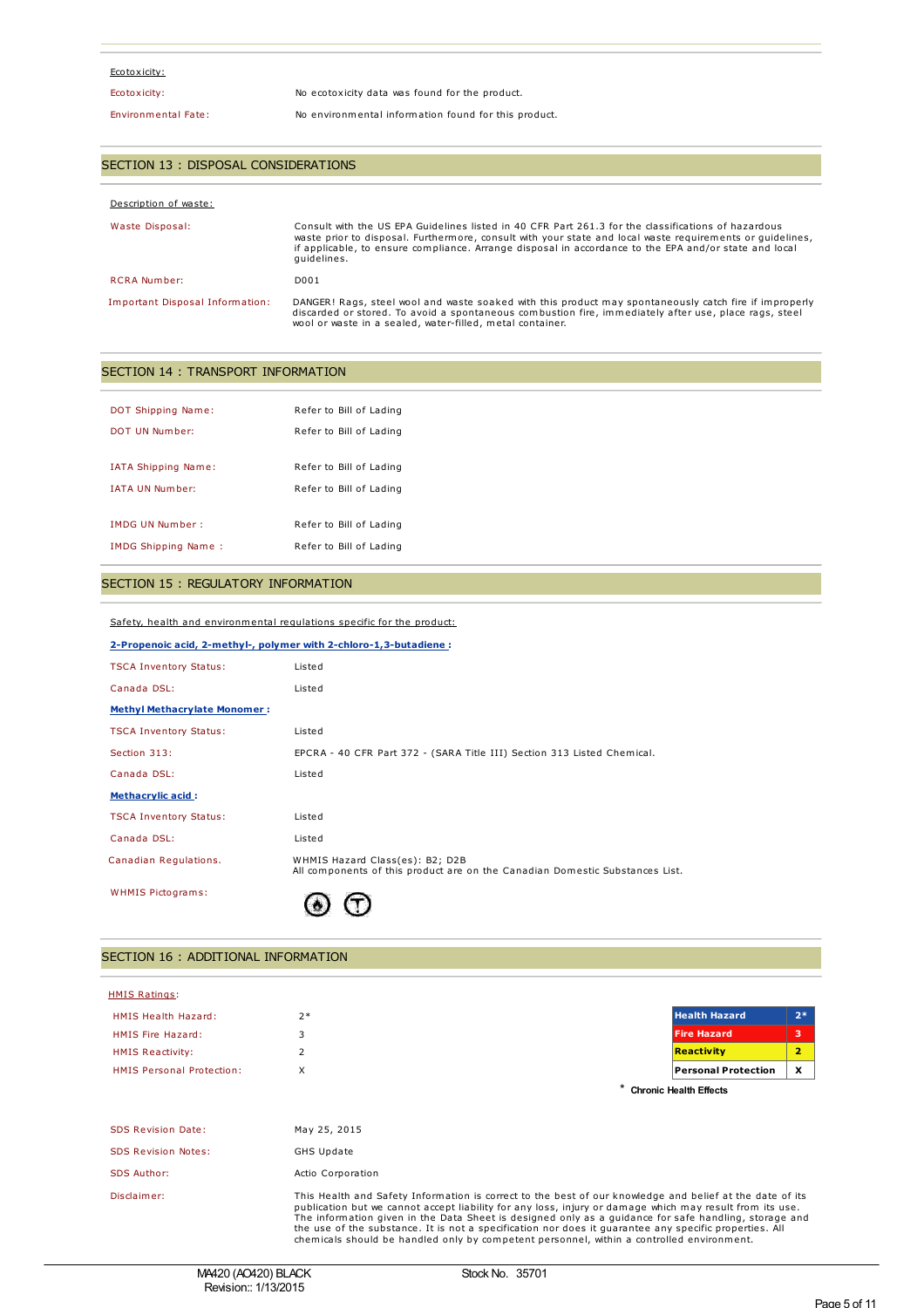# **Component B - SDS**

# SECTION 1 : IDENTIFICATION

Product identifier used on the label:

Product Name: **MA420 - AO420 EU BLACK ACTIVATOR**

Other means of identification:

Recommended use of the chemical and restrictions on use:

| Chemical manufacturer address and telephone number: |                                                        |
|-----------------------------------------------------|--------------------------------------------------------|
| Manufacturer Name:                                  | <b>ITW</b>                                             |
| Address:                                            | 30 Endicott Street<br>Danvers, MA 01923                |
| General Phone Number:                               | (978) 777-1100                                         |
| Emergency phone number:                             |                                                        |
| Emergency Phone Number:                             | (800) 424-9300                                         |
| CHEMTREC:                                           | For emergencies in the US, call CHEMTREC: 800-424-9300 |

# SECTION 2 : HAZARD(S) IDENTIFICATION

### Classification of the chemical in accordance with CFR 1910.1200(d)(f):

| GHS Pictograms:                                                                               |                                                                                                                                                                                                                                                                                                                                                                                                                                                                                                                                                                                                                                                                                                                                                                                                                                                                                                                                                                                                                                                                                                                                                                                                                                                                                                                                                                                                                                                                                                                                                                                                                                                                                                                                                                                                                                     |  |
|-----------------------------------------------------------------------------------------------|-------------------------------------------------------------------------------------------------------------------------------------------------------------------------------------------------------------------------------------------------------------------------------------------------------------------------------------------------------------------------------------------------------------------------------------------------------------------------------------------------------------------------------------------------------------------------------------------------------------------------------------------------------------------------------------------------------------------------------------------------------------------------------------------------------------------------------------------------------------------------------------------------------------------------------------------------------------------------------------------------------------------------------------------------------------------------------------------------------------------------------------------------------------------------------------------------------------------------------------------------------------------------------------------------------------------------------------------------------------------------------------------------------------------------------------------------------------------------------------------------------------------------------------------------------------------------------------------------------------------------------------------------------------------------------------------------------------------------------------------------------------------------------------------------------------------------------------|--|
| Signal Word:                                                                                  | WARNING.                                                                                                                                                                                                                                                                                                                                                                                                                                                                                                                                                                                                                                                                                                                                                                                                                                                                                                                                                                                                                                                                                                                                                                                                                                                                                                                                                                                                                                                                                                                                                                                                                                                                                                                                                                                                                            |  |
| <b>GHS Class:</b>                                                                             | Organic peroxides. Type F.<br>Eye Irritation. Category 2.<br>Skin Irritation. Category 2.<br>Skin Sensitization. category 1.<br>Specific Target Organ Toxicity - STOT, Single Exposure SE. Category 3.                                                                                                                                                                                                                                                                                                                                                                                                                                                                                                                                                                                                                                                                                                                                                                                                                                                                                                                                                                                                                                                                                                                                                                                                                                                                                                                                                                                                                                                                                                                                                                                                                              |  |
| <b>Hazard Statements:</b>                                                                     | H242 - Heating may cause a fire.<br>H319 - Causes serious eye irritation.<br>H315 - Causes skin irritation.<br>H317 - May cause an allergic skin reaction.<br>H335 - May cause respiratory irritation.                                                                                                                                                                                                                                                                                                                                                                                                                                                                                                                                                                                                                                                                                                                                                                                                                                                                                                                                                                                                                                                                                                                                                                                                                                                                                                                                                                                                                                                                                                                                                                                                                              |  |
| Precautionary Statements:                                                                     | P210 - Keep away from heat/sparks/open flames/hotsurfaces. - No smoking.<br>P234 - Keep only in original container.<br>P235 - Keep cool.<br>P240 - Ground/Bond container and receiving equipment.<br>P261 - Avoid breathing dust/fume/gas/mist/vapours/spray.<br>P264 - Wash hands thoroughly after handling.<br>P271 - Use only outdoors or in a well-ventilated area.<br>P272 - Contaminated work clothing should not be allowed out of the workplace.<br>P280 - Wear protective gloves/protective clothing/eye protection/face protection.<br>P302+P352 - IF ON SKIN: Wash with plenty of water.<br>P304+P340 - IF INHALED: Remove victim to fresh air and keep at rest in a position comfortable for<br>breathing.<br>P305+P351+P338 - IF IN EYES: Rinse cautiously with water for several minutes. Remove contact lenses,<br>if present and easy to do. Continue rinsing.<br>P312 - Call a POISON CENTER or doctor/physician if you feel unwell.<br>P321 - Specific treatment (see  on this label).<br>P332+P313 - If skin irritation occurs: Get medical advice/attention.<br>P333+P313 - If skin irritation or rash occurs: Get medical advice/attention.<br>P337+P313 - If eye irritation persists: Get medical advice/attention.<br>P362+P364 - Take off contaminated clothing and wash it before reuse.<br>P370+P378 - In case of fire: Use dry chemical, carbon dioxide to extinguish small fires. Use water for<br>large fires.<br>P403 - Store in a well-ventilated place.<br>P403+P233 - Store in a well-ventilated place. Keep container tightly closed.<br>P405 - Store locked up.<br>P410 - Protect from sunlight.<br>P411 - Store at temperatures not exceeding  °C/ °F.<br>P420 - Store separately.<br>P501 - Dispose of contents/container in accordance with Local, State, Federal and Provincial regulations. |  |
| Hazards not otherwise classified that have been identified during the classification process: |                                                                                                                                                                                                                                                                                                                                                                                                                                                                                                                                                                                                                                                                                                                                                                                                                                                                                                                                                                                                                                                                                                                                                                                                                                                                                                                                                                                                                                                                                                                                                                                                                                                                                                                                                                                                                                     |  |
| Route of Exposure:                                                                            | Eyes. Skin. Inhalation. Ingestion.                                                                                                                                                                                                                                                                                                                                                                                                                                                                                                                                                                                                                                                                                                                                                                                                                                                                                                                                                                                                                                                                                                                                                                                                                                                                                                                                                                                                                                                                                                                                                                                                                                                                                                                                                                                                  |  |
| Potential Health Effects:                                                                     |                                                                                                                                                                                                                                                                                                                                                                                                                                                                                                                                                                                                                                                                                                                                                                                                                                                                                                                                                                                                                                                                                                                                                                                                                                                                                                                                                                                                                                                                                                                                                                                                                                                                                                                                                                                                                                     |  |
| Eye:                                                                                          | Can cause moderate irritation, burning sensation, tearing, redness, and swelling. Overexposure may<br>cause lacrimation, conjunctivitis, corneal damage and permanent injury.                                                                                                                                                                                                                                                                                                                                                                                                                                                                                                                                                                                                                                                                                                                                                                                                                                                                                                                                                                                                                                                                                                                                                                                                                                                                                                                                                                                                                                                                                                                                                                                                                                                       |  |
| Skin:                                                                                         | Can cause skin irritation; itching, redness, rashes, hives, burning, and swelling. Allergic reactions are<br>possible.<br>May cause skin sensitization, an allergic reaction, which becomes evident on reexposure to this<br>material.                                                                                                                                                                                                                                                                                                                                                                                                                                                                                                                                                                                                                                                                                                                                                                                                                                                                                                                                                                                                                                                                                                                                                                                                                                                                                                                                                                                                                                                                                                                                                                                              |  |
| Inhalation:                                                                                   | Respiratory tract irritant. High concentration may cause dizziness, headache, and anesthetic effects.                                                                                                                                                                                                                                                                                                                                                                                                                                                                                                                                                                                                                                                                                                                                                                                                                                                                                                                                                                                                                                                                                                                                                                                                                                                                                                                                                                                                                                                                                                                                                                                                                                                                                                                               |  |
| M4420 (AO420) BLACK                                                                           | Stock No. 35701                                                                                                                                                                                                                                                                                                                                                                                                                                                                                                                                                                                                                                                                                                                                                                                                                                                                                                                                                                                                                                                                                                                                                                                                                                                                                                                                                                                                                                                                                                                                                                                                                                                                                                                                                                                                                     |  |

Revision:: 1/13/2015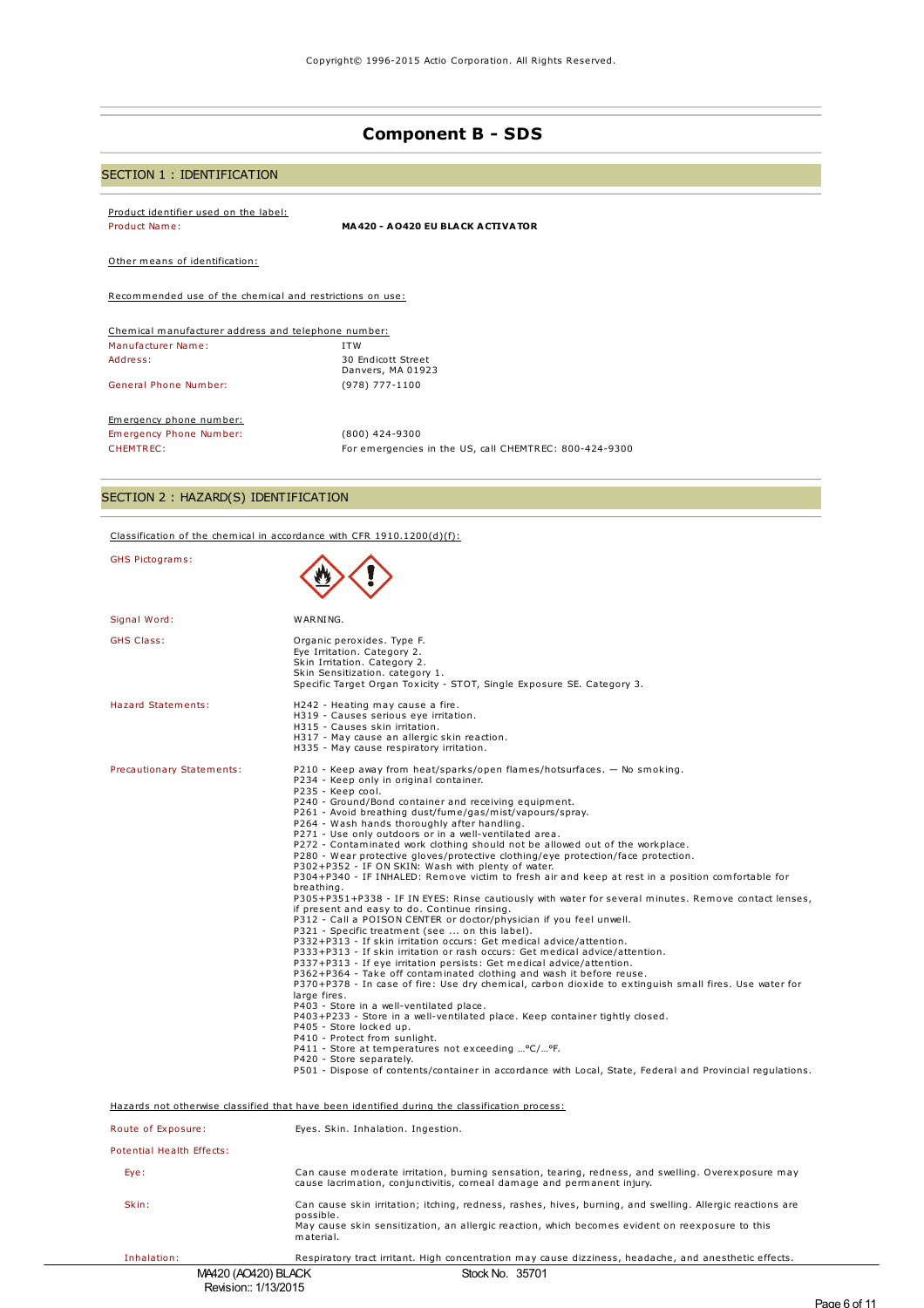| Ingestion:                                 | Causes irritation, a burning sensation of the mouth, throat and gastrointestinal tract and abdominal<br>pain.                                     |
|--------------------------------------------|---------------------------------------------------------------------------------------------------------------------------------------------------|
| Chronic Health Effects:                    | Prolonged skin contact may lead to burning associated with severe reddening, swelling, and possible<br>tissue destruction.                        |
| Signs/Symptoms:                            | Overexposure can cause headaches, dizziness, nausea, and vomiting.                                                                                |
| Target Organs:                             | Eyes. Skin. Respiratory system. Digestive system.                                                                                                 |
| Aggravation of Pre-Existing<br>Conditions: | Individuals with pre-existing skin disorders, asthma, allergies or known sensitization may be more<br>susceptible to the effects of this product. |

## SECTION 3 : COMPOSITION/INFORMATION ON INGREDIENTS

#### Mixtures:

| <b>Chemical Name</b>                              | CAS#          | <b>Ingredient Percent</b> | EC Num.         |
|---------------------------------------------------|---------------|---------------------------|-----------------|
| Water                                             | 7732-18-5     | $1 - 10$ by weight        |                 |
| Styrene-ethylene/butylene-styrene block copolymer | 66070-58-4    | $1 - 10$ by weight        |                 |
| Proprietary ingredient(s)                         | Trade Secret  | $20 - 30$ by weight       |                 |
| Benzoyl peroxide                                  | $94 - 36 - 0$ | $20 - 30$ by weight       | $202 - 327 - 6$ |
| Bisphenol A diglycidyl ether resin                | 25068-38-6    | $20 - 30$ by weight       | $500 - 033 - 5$ |
| Diisodecyl adipate                                | 27178-16-1    | $10 - 20$ by weight       | 248-299-9       |
| Dipropylene glycol dibenzoate                     | 27138-31-4    | $1 - 10$ by weight        | 248-258-5       |
| Black iron oxide                                  | 1317-61-9     | $1 - 10$ by weight        | $215 - 277 - 5$ |

#### SECTION 4 : FIRST AID MEASURES

#### Description of necessary measures:

| Eye Contact:         | Immediately flush eyes with plenty of water for at least 15 to 20 minutes. Ensure adequate flushing of<br>the eyes by separating the eyelids with fingers. Get immediate medical attention. |
|----------------------|---------------------------------------------------------------------------------------------------------------------------------------------------------------------------------------------|
| <b>Skin Contact:</b> | Immediately wash skin with plenty of soap and water for 15 to 20 minutes, while removing<br>contaminated clothing and shoes. Get medical attention if irritation develops or persists.      |
| Inhalation:          | If inhaled, remove to fresh air. If not breathing, give artificial respiration or give oxygen by trained<br>personnel. Seek immediate medical attention.                                    |
| Ingestion:           | If swallowed, do NOT induce vomiting. Call a physician or poison control center immediately. Never give<br>anything by mouth to an unconscious person.                                      |

#### SECTION 5 : FIRE FIGHTING MEASURES

|  | Suitable and unsuitable extinguishing media: |  |
|--|----------------------------------------------|--|
|  |                                              |  |

| Suitable Extinguishing Media:   | Use carbon dioxide (CO2) or dry chemical when fighting fires involving this material.                                                                            |
|---------------------------------|------------------------------------------------------------------------------------------------------------------------------------------------------------------|
| Unsuitable extinguishing media: | Water or foam may cause frothing.                                                                                                                                |
| Unusual Fire Hazards:           | Organic peroxides can decompose violently if heated strongly while confined. Sudden reaction and fire<br>may result if product is mixed with an oxidizing agent. |

#### Special protective equipment and precautions for fire-fighters:

| Protective Equipment:       | As in any fire, wear Self-Contained Breathing Apparatus (SCBA), MSHA/NIOSH (approved or equivalent)<br>and full protective gear.                                                                                                        |
|-----------------------------|-----------------------------------------------------------------------------------------------------------------------------------------------------------------------------------------------------------------------------------------|
| Fire Fighting Instructions: | Evacuate area of unprotected personnel. Use cold water spray to cool fire exposed containers to<br>minimize risk of rupture. Do not enter confined fire space without full protective gear. If possible,<br>contain fire run-off water. |

#### SECTION 6 : ACCIDENTAL RELEASE MEASURES

#### Personal precautions, protective equipment and emergency procedures:

Personal Precautions: Evacuate area and keep unnecessary and unprotected personnel from entering the spill area.

#### Environmental precautions:

Environmental Precautions: Avoid runoff into storm sewers, ditches, and waterways.

Methods and materials for containment and cleaning up: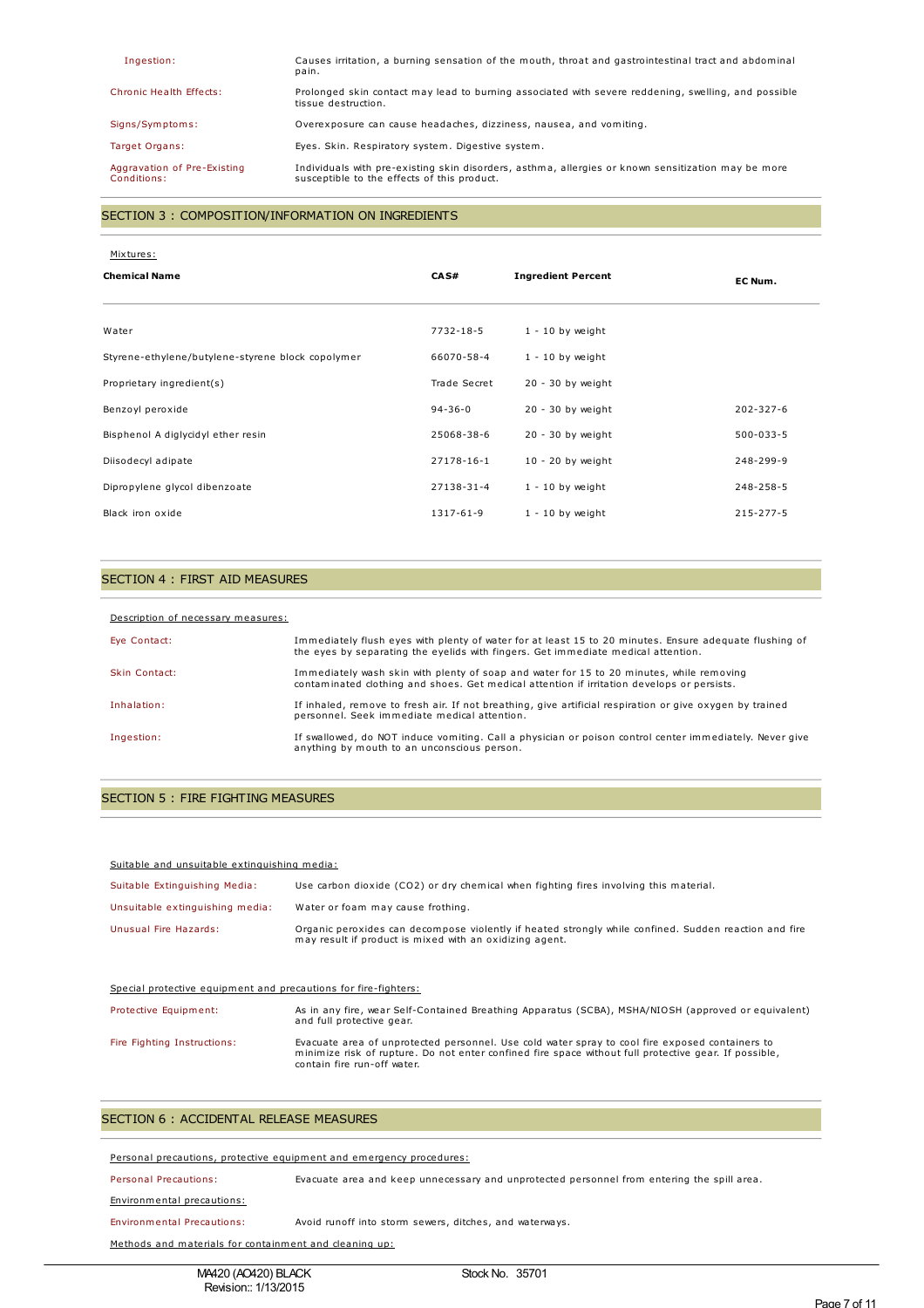Spill Cleanup Measures: Absorb spill with inert material (e,g., dry sand or earth), then place in a chemical waste container.<br>Provide ventilation. Clean up spills immediately observing precautions in the protective equipme

## Reference to other sections:

Other Precautions: Pump or shovel to storage/salvage vessels.

### SECTION 7 : HANDLING and STORAGE

| Precautions for safe handling:                                |                                                                                                                                                                                               |  |  |
|---------------------------------------------------------------|-----------------------------------------------------------------------------------------------------------------------------------------------------------------------------------------------|--|--|
| Handling:                                                     | Use with adequate ventilation. Avoid breathing vapor, aerosol or mist.                                                                                                                        |  |  |
| Hygiene Practices:                                            | Wash thoroughly after handling.                                                                                                                                                               |  |  |
| Conditions for safe storage, including any incompatibilities: |                                                                                                                                                                                               |  |  |
| Storage:                                                      | Store in a cool, dry, well ventilated area away from sources of heat and incompatible materials. Keep<br>container tightly closed when not in use. Do not store in temperatures above 100 °F. |  |  |

### SECTION 8: EXPOSURE CONTROLS, PERSONAL PROTECTION

| EXPOSURE GUIDELINES:              |                                                                                                                                                                                                                                                                                                                                                                                                                                                                                                                                                                       |
|-----------------------------------|-----------------------------------------------------------------------------------------------------------------------------------------------------------------------------------------------------------------------------------------------------------------------------------------------------------------------------------------------------------------------------------------------------------------------------------------------------------------------------------------------------------------------------------------------------------------------|
| <b>Benzoyl peroxide:</b>          |                                                                                                                                                                                                                                                                                                                                                                                                                                                                                                                                                                       |
| Guideline ACGIH:                  | TLV-TWA: $5 \text{ mg/m}$ 3                                                                                                                                                                                                                                                                                                                                                                                                                                                                                                                                           |
| Guideline OSHA:                   | PEL-TWA: 5 mg/m3                                                                                                                                                                                                                                                                                                                                                                                                                                                                                                                                                      |
| Appropriate engineering controls: |                                                                                                                                                                                                                                                                                                                                                                                                                                                                                                                                                                       |
| <b>Engineering Controls:</b>      | Use appropriate engineering control such as process enclosures, local exhaust ventilation, or other<br>engineering controls to control airborne levels below recommended exposure limits. Good general<br>ventilation should be sufficient to control airborne levels. Where such systems are not effective wear<br>suitable personal protective equipment, which performs satisfactorily and meets OSHA or other<br>recognized standards. Consult with local procedures for selection, training, inspection and maintenance<br>of the personal protective equipment. |
| Individual protection measures:   |                                                                                                                                                                                                                                                                                                                                                                                                                                                                                                                                                                       |
| Eye/Face Protection:              | Wear appropriate protective glasses or splash goggles as described by 29 CFR 1910.133, OSHA eye<br>and face protection regulation, or the European standard EN 166.                                                                                                                                                                                                                                                                                                                                                                                                   |
| Skin Protection Description:      | Wear appropriate protective gloves and other protective apparel to prevent skin contact. Consult<br>manufacturer's data for permeability data.                                                                                                                                                                                                                                                                                                                                                                                                                        |
| Respiratory Protection:           | A NIOSH approved air-purifying respirator with an organic vapor cartridge or canister may be<br>permissible under certain circumstances where airborne concentrations are expected to exceed<br>exposure limits. Protection provided by air purifying respirators is limited. Use a positive pressure air<br>supplied respirator if there is any potential for an uncontrolled release, exposure levels are not known,<br>or any other circumstances where air purifying respirators may not provide adequate protection.                                             |
| Other Protective:                 | Facilities storing or utilizing this material should be equipped with an eyewash and a deluge shower<br>safety station.                                                                                                                                                                                                                                                                                                                                                                                                                                               |
| Notes :                           | Only established PEL and TLV values for the ingredients are listed.                                                                                                                                                                                                                                                                                                                                                                                                                                                                                                   |

### SECTION 9 : PHYSICAL and CHEMICAL PROPERTIES

#### PHYSICAL AND CHEMICAL PROPERTIES:

| Physical State Appearance:       | Viscous. Liquid.          |
|----------------------------------|---------------------------|
| Color:                           | Natural                   |
| Odor:                            | Slight. odor.             |
| <b>Boiling Point:</b>            | Not determined.           |
| <b>Melting Point:</b>            | Not determined.           |
| Specific Gravity:                | 1.25                      |
| Solubility:                      | slightly soluble.         |
| Vapor Density:                   | Not determined.           |
| Vapor Pressure:                  | Not determined.           |
| Percent Volatile:                | Not determined.           |
| Evaporation Rate:                | $<<1$ (butyl acetate = 1) |
| pH:                              | Neutral.                  |
| Molecular Formula:               | Mixture                   |
| Molecular Weight:                | Mixture                   |
| Flash Point:                     | Not determined.           |
| Lower Flammable/Explosive Limit: | Not determined.           |
| Upper Flammable/Explosive Limit: | Not determined.           |
| Auto Ignition Temperature:       | Not determined.           |
| <b>VOC Content:</b>              | <50 g/L mixed.            |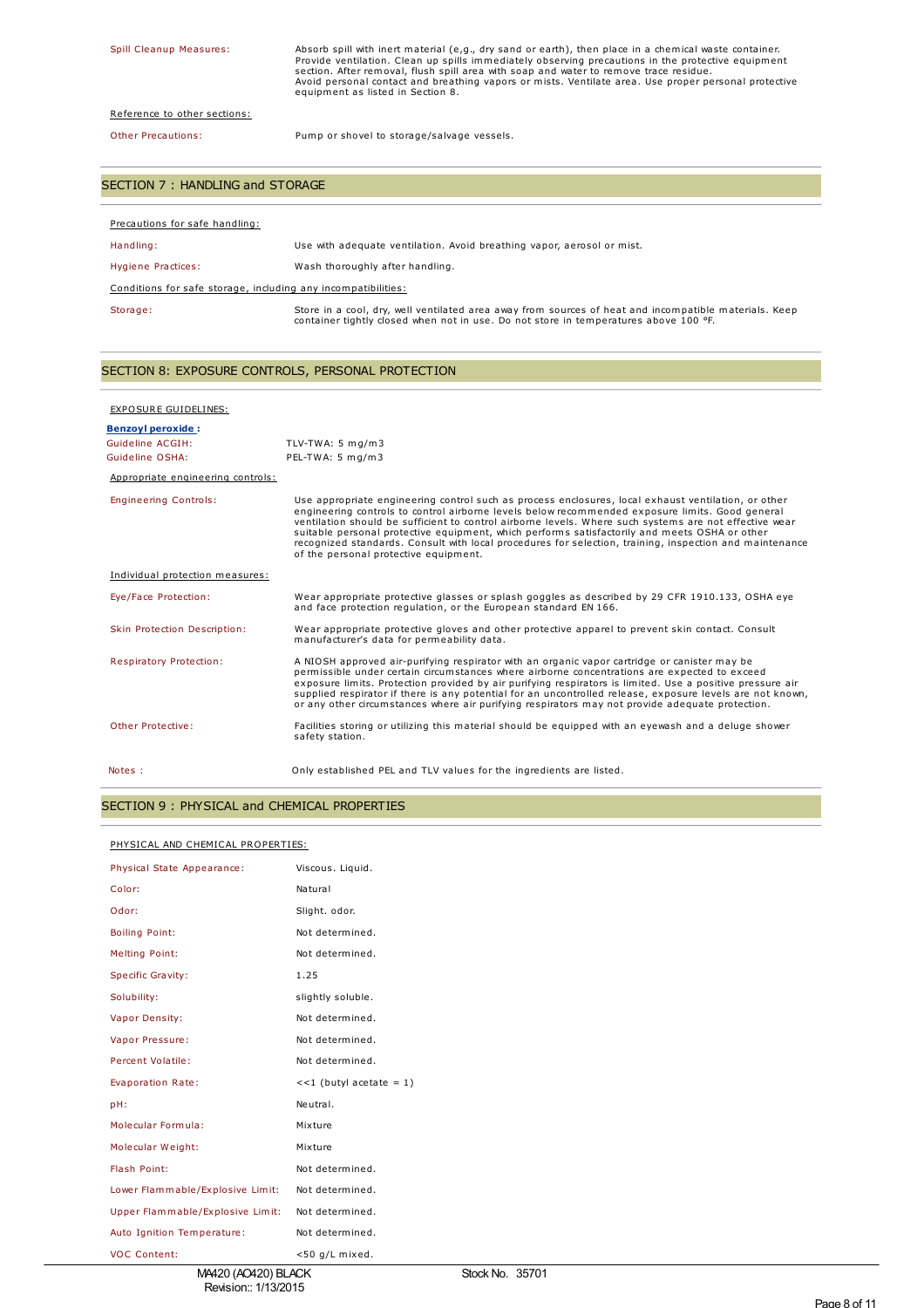Percent Solids by Weight Not determined.

### SECTION 10 : STABILITY and REACTIVITY

| Chemical Stability:                 |                                                                                                                                                                                         |
|-------------------------------------|-----------------------------------------------------------------------------------------------------------------------------------------------------------------------------------------|
| <b>Chemical Stability:</b>          | Unstable.                                                                                                                                                                               |
| Possibility of hazardous reactions: |                                                                                                                                                                                         |
| Hazardous Polymerization:           | Not reported.                                                                                                                                                                           |
| Conditions To Avoid:                |                                                                                                                                                                                         |
| Conditions to Avoid:                | Extreme heat, sparks, and open flame. Incompatible materials, oxidizers and oxidizing conditions.<br>Contamination, direct sunlight, friction and prolonged storage above 100°F (38°C). |
| Incompatible Materials:             |                                                                                                                                                                                         |
| Incompatible Materials:             | Oxidizing agents. Strong acids and alkalis.                                                                                                                                             |
|                                     |                                                                                                                                                                                         |

## SECTION 11 : TOXICOLOGICAL INFORMATION

# TOXICOLOGICAL INFORMATION:

| <b>Benzoyl peroxide:</b>                   |                                                                                                                                                                                                                                                                                                                                                                                                                                                                                                                                                                                                                                                                                                                                                                                                                                                                                                                                                                                                                                                                                                                                                                                                                                                                                                                                                                                    |
|--------------------------------------------|------------------------------------------------------------------------------------------------------------------------------------------------------------------------------------------------------------------------------------------------------------------------------------------------------------------------------------------------------------------------------------------------------------------------------------------------------------------------------------------------------------------------------------------------------------------------------------------------------------------------------------------------------------------------------------------------------------------------------------------------------------------------------------------------------------------------------------------------------------------------------------------------------------------------------------------------------------------------------------------------------------------------------------------------------------------------------------------------------------------------------------------------------------------------------------------------------------------------------------------------------------------------------------------------------------------------------------------------------------------------------------|
| Eye:                                       | Administration into the eye - Rabbit Standard Draize test: 500 mg/24H [Mild] (RTECS)                                                                                                                                                                                                                                                                                                                                                                                                                                                                                                                                                                                                                                                                                                                                                                                                                                                                                                                                                                                                                                                                                                                                                                                                                                                                                               |
| Ingestion:                                 | Oral - Rat LD50 - Lethal dose, 50 percent kill: 7710 mg/kg [Lungs, Thorax, or Respiration - Cyanosis<br>Liver - Other changes Kidney/Ureter/Bladder - Other changes in urine composition]<br>Oral - Rat LD50 - Lethal dose, 50 percent kill: 6400 mg/kg [Details of toxic effects not reported other<br>than lethal dose value] (RTECS)                                                                                                                                                                                                                                                                                                                                                                                                                                                                                                                                                                                                                                                                                                                                                                                                                                                                                                                                                                                                                                            |
| <b>Bisphenol A diglycidyl ether resin:</b> |                                                                                                                                                                                                                                                                                                                                                                                                                                                                                                                                                                                                                                                                                                                                                                                                                                                                                                                                                                                                                                                                                                                                                                                                                                                                                                                                                                                    |
| Eye:                                       | Administration into the eye - Rabbit Standard Draize test: 100 mg [Mild]<br>Administration into the eye - Rabbit Standard Draize test: 20 mg/24H [Moderate]<br>Administration into the eye - Rabbit Standard Draize test: 5 mg/24H [Severe] (RTECS)                                                                                                                                                                                                                                                                                                                                                                                                                                                                                                                                                                                                                                                                                                                                                                                                                                                                                                                                                                                                                                                                                                                                |
| Skin:                                      | Administration onto the skin - Rabbit LD50 - Lethal dose, 50 percent kill: >20 mL/kg [Details of toxic<br>effects not reported other than lethal dose value]<br>Administration onto the skin - Rat LD50 - Lethal dose, 50 percent kill: >1200 mg/kg [Details of toxic<br>effects not reported other than lethal dose value] (RTECS)                                                                                                                                                                                                                                                                                                                                                                                                                                                                                                                                                                                                                                                                                                                                                                                                                                                                                                                                                                                                                                                |
| Ingestion:                                 | Oral - Rat LD50 - Lethal dose, 50 percent kill: 10700 uL/kg [Details of toxic effects not reported other<br>than lethal dose value]<br>Oral - Rat LD50 - Lethal dose, 50 percent kill: 13600 mg/kg [Behavioral - Somnolence (general<br>depressed activity) Lungs, Thorax, or Respiration - Dyspnea Nutritional and Gross Metabolic - Weight<br>loss or decreased weight gain]<br>Oral - Rat LD50 - Lethal dose, 50 percent kill: 13.6 gm/kg [Details of toxic effects not reported other<br>than lethal dose value]<br>Oral - Rat LD50 - Lethal dose, 50 percent kill: 11.4 gm/kg [Details of toxic effects not reported other<br>than lethal dose value]<br>Oral - Rat LD50 - Lethal dose, 50 percent kill: 30 gm/kg [Behavioral - Somnolence (general depressed<br>activity) Lungs, Thorax, or Respiration - Dyspnea Nutritional and Gross Metabolic - Weight loss or<br>decreased weight gain]<br>Oral - Rat LD50 - Lethal dose, 50 percent kill: 30 gm/kg [Details of toxic effects not reported other<br>than lethal dose value]<br>Oral - Rat LD50 - Lethal dose, 50 percent kill: >1 gm/kg [Details of toxic effects not reported other<br>than lethal dose value]<br>Oral - Rat LD50 - Lethal dose, 50 percent kill: 11400 mg/kg [Behavioral - Somnolence (general<br>depressed activity) Lungs, Thorax, or Respiration - Dyspnea Nutritional and Gross Metabolic (RTECS) |
| Diisodecyl adipate:                        |                                                                                                                                                                                                                                                                                                                                                                                                                                                                                                                                                                                                                                                                                                                                                                                                                                                                                                                                                                                                                                                                                                                                                                                                                                                                                                                                                                                    |
| Ingestion:                                 | Oral - Rat LD50 - Lethal dose, 50 percent kill: 20.5 gm/kg [Details of toxic effects not reported other<br>than lethal dose value] (RTECS)                                                                                                                                                                                                                                                                                                                                                                                                                                                                                                                                                                                                                                                                                                                                                                                                                                                                                                                                                                                                                                                                                                                                                                                                                                         |
| Dipropylene glycol dibenzoate:             |                                                                                                                                                                                                                                                                                                                                                                                                                                                                                                                                                                                                                                                                                                                                                                                                                                                                                                                                                                                                                                                                                                                                                                                                                                                                                                                                                                                    |
| Skin:                                      | Administration onto the skin - Rat LD50 - Lethal dose, 50 percent kill: >2000 mg/kg [Details of toxic<br>effects not reported other than lethal dose value] (RTECS)                                                                                                                                                                                                                                                                                                                                                                                                                                                                                                                                                                                                                                                                                                                                                                                                                                                                                                                                                                                                                                                                                                                                                                                                                |
| Ingestion:                                 | Oral - Rat LD50 - Lethal dose, 50 percent kill: 3295 mg/kg [Brain and Coverings - Other degenerative<br>changes Cardiac - Cardiomyopathy including infarction Liver - Other changes] (RTECS)                                                                                                                                                                                                                                                                                                                                                                                                                                                                                                                                                                                                                                                                                                                                                                                                                                                                                                                                                                                                                                                                                                                                                                                       |

## SECTION 12 : ECOLOGICAL INFORMATION

| Ecotoxicity:        |                                                      |
|---------------------|------------------------------------------------------|
| Ecotoxicity:        | No ecotoxicity data was found for the product.       |
| Environmental Fate: | No environmental information found for this product. |

## SECTION 13 : DISPOSAL CONSIDERATIONS

Description of waste:

Waste Disposal: Consult with the US EPA Guidelines listed in 40 CFR Part 261.3 for the classifications of hazardous<br>waste prior to disposal. Furthermore, consult with your state and local waste requirements or guidelines,<br>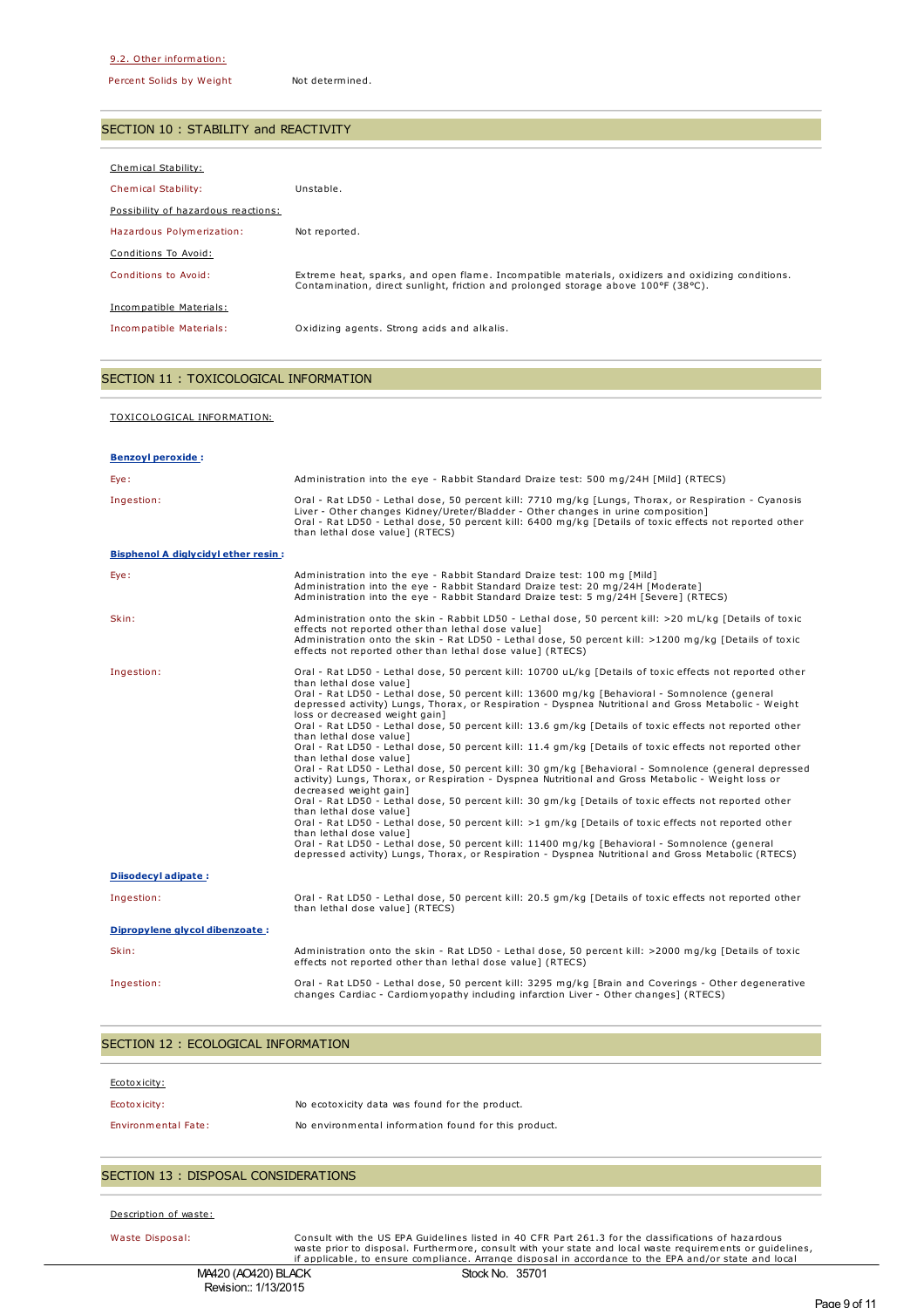## SECTION 14 : TRANSPORT INFORMATION

| DOT Shipping Name:         | Refer to Bill of Lading |
|----------------------------|-------------------------|
| DOT UN Number:             | Refer to Bill of Lading |
|                            |                         |
| <b>IATA Shipping Name:</b> | Refer to Bill of Lading |
|                            |                         |
| <b>IATA UN Number:</b>     | Refer to Bill of Lading |
|                            |                         |
| <b>IMDG UN Number:</b>     | Refer to Bill of Lading |
| <b>IMDG Shipping Name:</b> | Refer to Bill of Lading |
|                            |                         |
|                            |                         |

# SECTION 15 : REGULATORY INFORMATION

Safety, health and environmental regulations specific for the product:

| Styrene-ethylene/butylene-styrene block copolymer: |                                                                                                             |  |  |
|----------------------------------------------------|-------------------------------------------------------------------------------------------------------------|--|--|
| <b>TSCA Inventory Status:</b>                      | Listed                                                                                                      |  |  |
| Canada DSL:                                        | Listed                                                                                                      |  |  |
| <b>Benzoyl peroxide:</b>                           |                                                                                                             |  |  |
| <b>TSCA Inventory Status:</b>                      | Listed                                                                                                      |  |  |
| Section 313:                                       | EPCRA - 40 CFR Part 372 - (SARA Title III) Section 313 Listed Chemical.                                     |  |  |
| Canada DSL:                                        | Listed                                                                                                      |  |  |
| EC Number:                                         | $202 - 327 - 6$                                                                                             |  |  |
| <b>Bisphenol A diglycidyl ether resin:</b>         |                                                                                                             |  |  |
| <b>TSCA Inventory Status:</b>                      | Listed                                                                                                      |  |  |
| Canada DSL:                                        | Listed                                                                                                      |  |  |
| EC Number:                                         | 500-033-5                                                                                                   |  |  |
| Diisodecyl adipate:                                |                                                                                                             |  |  |
| <b>TSCA Inventory Status:</b>                      | Listed                                                                                                      |  |  |
| Canada DSL:                                        | Listed                                                                                                      |  |  |
| EC Number:                                         | 248-299-9                                                                                                   |  |  |
| Dipropylene glycol dibenzoate:                     |                                                                                                             |  |  |
| <b>TSCA Inventory Status:</b>                      | Listed                                                                                                      |  |  |
| Canada DSL:                                        | Listed                                                                                                      |  |  |
| EC Number:                                         | 248-258-5                                                                                                   |  |  |
| <b>Black iron oxide:</b>                           |                                                                                                             |  |  |
| <b>TSCA Inventory Status:</b>                      | Listed                                                                                                      |  |  |
| Canada DSL:                                        | Listed                                                                                                      |  |  |
| EC Number:                                         | 215-277-5                                                                                                   |  |  |
| Canadian Regulations.                              | WHMIS Hazard Class(es): D2B<br>All components of this product are on the Canadian Domestic Substances List. |  |  |
| <b>WHMIS Pictograms:</b>                           |                                                                                                             |  |  |

## SECTION 16 : ADDITIONAL INFORMATION

| <b>HMIS Ratings:</b>             |                                                                                                                                                                                               |                            |                |
|----------------------------------|-----------------------------------------------------------------------------------------------------------------------------------------------------------------------------------------------|----------------------------|----------------|
| <b>HMIS Health Hazard:</b>       | $2*$                                                                                                                                                                                          | <b>Health Hazard</b>       | $2*$           |
| HMIS Fire Hazard:                | $\overline{2}$                                                                                                                                                                                | <b>Fire Hazard</b>         | $\overline{2}$ |
| <b>HMIS Reactivity:</b>          | 2                                                                                                                                                                                             | <b>Reactivity</b>          | $\overline{2}$ |
| <b>HMIS Personal Protection:</b> | X                                                                                                                                                                                             | <b>Personal Protection</b> | X              |
|                                  | <b>Chronic Health Effects</b>                                                                                                                                                                 |                            |                |
|                                  |                                                                                                                                                                                               |                            |                |
| <b>SDS Creation Date:</b>        | January 13, 2016                                                                                                                                                                              |                            |                |
| <b>SDS Revision Date:</b>        | January 27, 2016                                                                                                                                                                              |                            |                |
| <b>SDS Revision Notes:</b>       | GHS Update                                                                                                                                                                                    |                            |                |
| <b>SDS Author:</b>               | Actio Corporation                                                                                                                                                                             |                            |                |
| Disclaimer:                      | The information in this Safety Data Sheet (SDS) is believed to be correct as of the date issued. ITW<br>Polymers Adhesives, NA, MAKES NO WARRANTIES, EXPRESSED OR IMPLIED, INCLUDING, BUT NOT |                            |                |